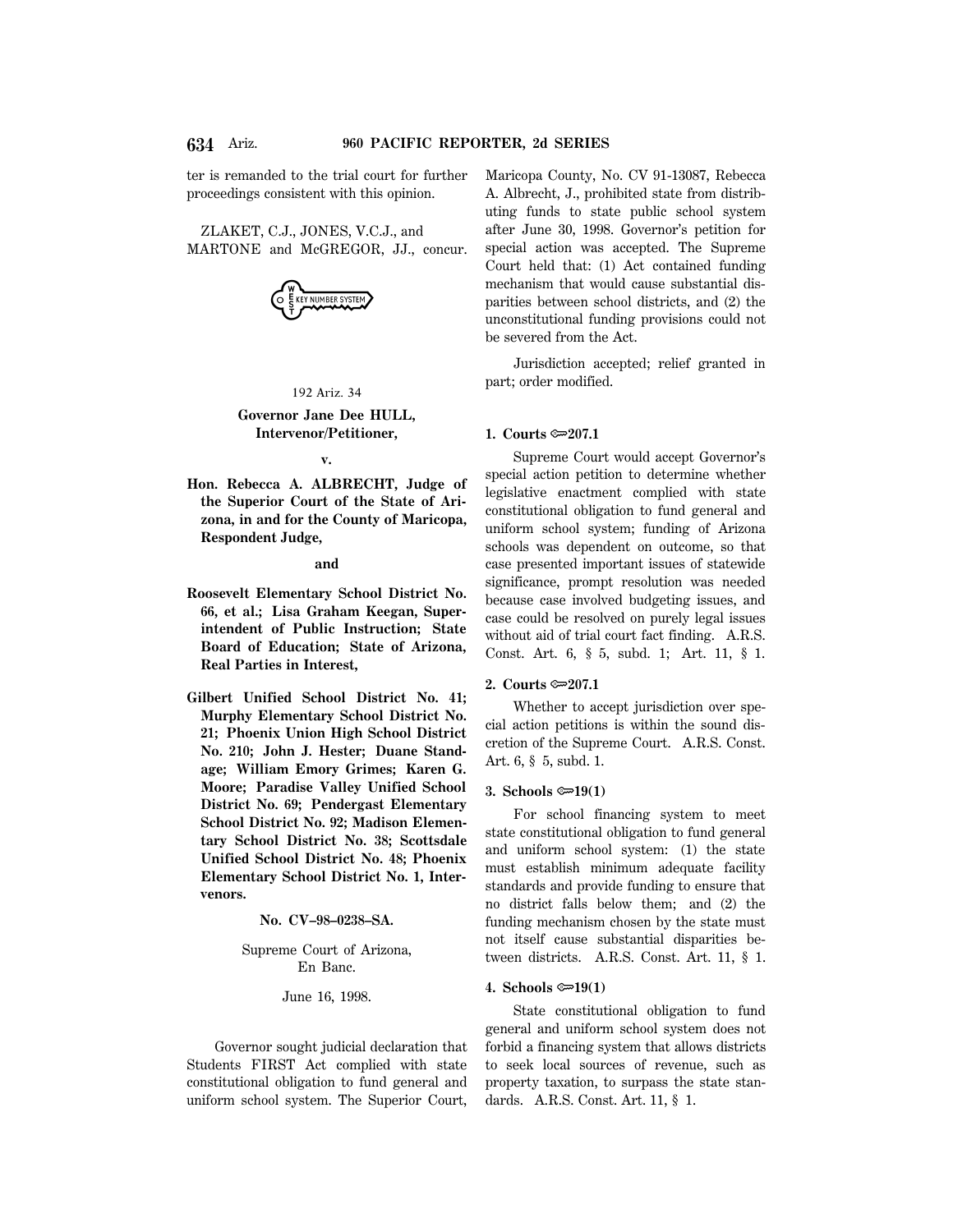## **5.** Schools  $\approx 19(1)$

Students FIRST Act created minimum adequacy standards for capital facilities and ensured through state funding that all districts would comply with such standards, as element for meeting state constitutional obligation to fund general and uniform school system; Act regulated basic infrastructure of school buildings, mandated compliance with local codes, and set minimum square footage requirements, and Act provided state funds for compliance and created administrative agency to monitor adequacy of each school district's facilities. A.R.S. Const. Art. 11, § 1; Laws 1998, 3d S.S., Ch. 1, § 1 et seq.

#### $6.$  Schools  $\approx 19(1)$

Students FIRST Act contained funding mechanism that would cause substantial disparities between school districts, and thus, Act did not meet state constitutional obligation to fund general and uniform school system; opt-out districts but not participating districts could issue general obligation bonds, and opt-out districts but not participating districts could use higher assessment ratio for commercial property than for residential property, so that participating districts had less opportunity to raise funds through capital override elections. A.R.S. Const. Art. 11, § 1; Laws 1998, 3d S.S., Ch. 1, § 1 et seq.

## **7.** Statutes  $\infty$  64(8)

Unconstitutional provisions of Students FIRST Act for school funding would not be severed from the Act, and thus, entire act was invalid; legislative history, including legislature's prospective repeal of severability provision, strongly indicated that legislature would not have enacted the Act without its provisions establishing the bonding prohibition, compressed assessment ratios, and the opt-out option. A.R.S. Const. Art. 11, § 1; Laws 1998, 3d S.S., Ch. 1, § 1 et seq.

## **8. Statutes <del>○ 64</del>(1)**

Determining whether constitutional portions of a statute may be separated and given effect independently of the unconstitutional portions requires court to ascertain whether the legislature intended that the act be severable.

## **9. Statutes** O**64(1)**

Court will sever a statutory provision only if we can determine that: (1) the valid portions are effective and enforceable standing alone, and (2) the legislature would have enacted the valid portions of the statute absent the invalid provision.

Fennemore Craig by Timothy Berg, Janice K. Procter–Murphy, Paul J. Mooney, Phoenix, for Intervenor/Petitioner Governor Jane Dee Hull.

Arizona Center for Law in the Public Interest by Timothy M. Hogan, David S. Baron, Jennifer B. Anderson, Phoenix, for Real Parties in Interest Roosevelt Elementary School District No. 66, et al.

Grant Woods, Attorney General by Sydney K. Davis, Assistant Attorney General, Phoenix, for Real Parties in Interest Lisa Graham Keegan, Superintendent of Public Instruction; State Board of Education; State of Arizona.

Osborn Maledon, P.A. by Andrew D. Hurwitz, G. Murray Snow, Phoenix, for Intervening School Districts and Voters.

Thomas W. Pickrell and Helm & Kyle, Ltd. by John D. Helm, Roberta S. Livesay, Phoenix, for Amicus Curiae Arizona School Boards Association, Inc.

#### OPINION

#### PER CURIAM.

¶ 1 The Governor of Arizona brought this petition for special action against the Roosevelt Elementary School District and other districts, the Superintendent of Public Instruction, and the State Board of Education, asking that this court (1) declare that the Students FIRST Act of 1998 complies with the state's constitutional obligation to fund a general and uniform school system; and (2) vacate the superior court's order prohibiting the state from distributing funds to Arizona's public school system after June 30, 1998. For the reasons set forth below, we accept jurisdiction, grant relief in part, and deny relief in part. We also modify the superior court's order of November 19, 1996, and extend by sixty days from the date of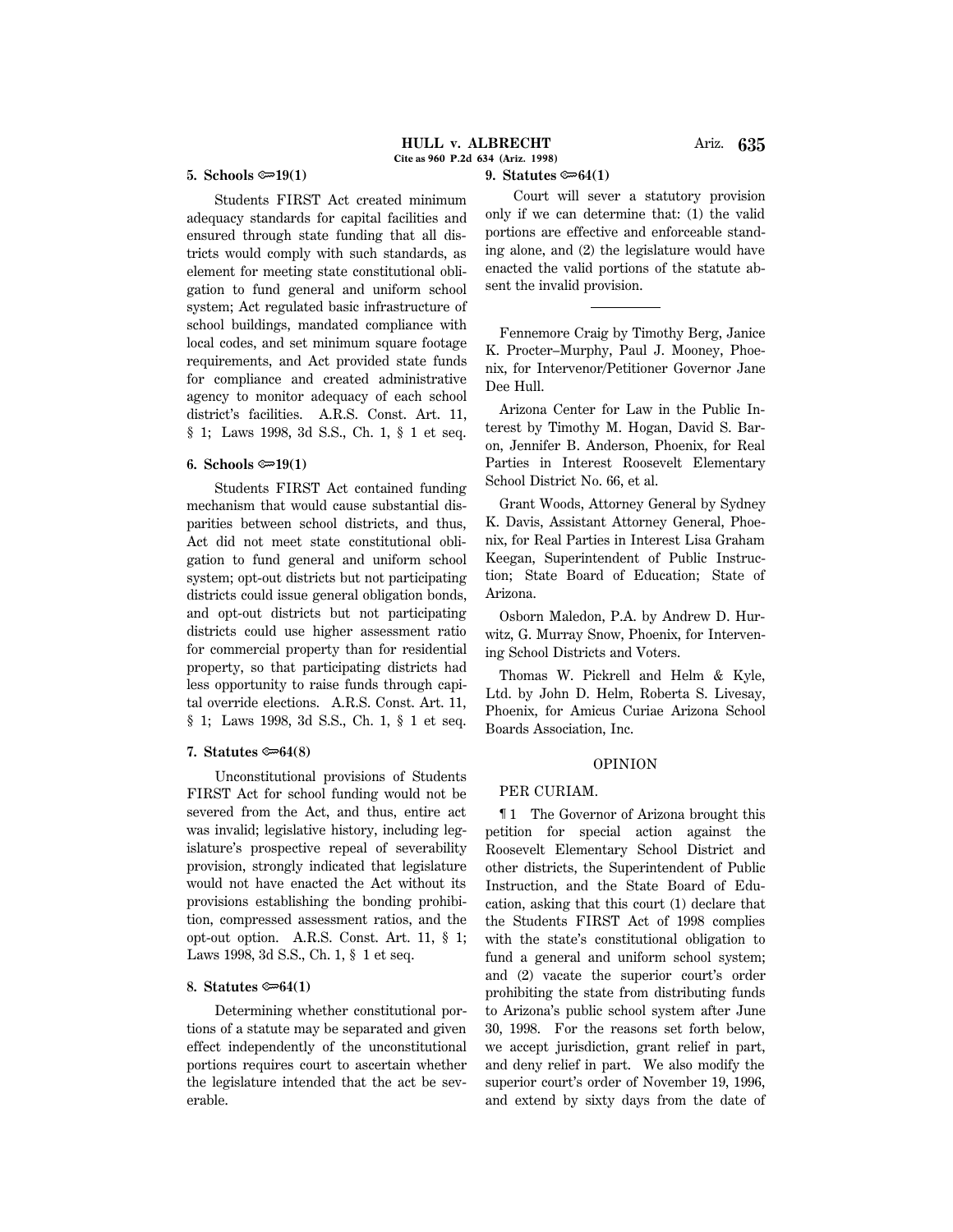this opinion the time during which the state can distribute funds to the public school system.

## **I. FACTS AND PROCEDURE**

¶ 2 This is the fourth time this litigation has required us to decide whether the legislature has met the mandate of the Arizona Constitution to provide a general and uniform public school system. *See* Ariz. Const. art. XI, § 1 (''The Legislature shall enact such laws as shall provide for the establishment and maintenance of a general and uniform public school system...."). In *Roosevelt Elementary School District No. 66 v. Bishop,* 179 Ariz. 233, 877 P.2d 806 (1994), we held that the existing school financing system did not comply with the general and uniform requirement because its heavy reliance on local property taxation, combined with arbitrary school district boundaries and lack of meaningful equalization, directly caused substantial capital disparities among school districts. *Id.* at 242, 877 P.2d at 815.

¶ 3 In 1996, the legislature approved an amended system based on the same overall scheme we rejected in *Roosevelt.* The superior court held that the new scheme did not comply with *Roosevelt,* and entered an order prohibiting the state from funding public schools unless a constitutional system was in place on or before June 30, 1998. We agreed with the trial court and affirmed its order. *See Symington v. Albrecht,* No. CV–96–0614– SA (Ariz. Jan. 15, 1997) (Supreme Court Order).

¶ 4 The legislature responded in 1997 with the Assistance to Build Classrooms Fund (''ABC legislation''). We rejected the ABC legislation in *Hull v. Albrecht,* 190 Ariz. 520, 950 P.2d 1141 (1997). We held that the ABC legislation did not comply with Article XI, Section 1, because it continued to cause substantial capital facility disparities between districts, improperly delegated to the school districts the state's responsibility to maintain adequate facilities, and failed to provide minimum adequacy standards for capital facilities. *Id.* at 523–24, 950 P.2d at 1144–45.

¶ 5 The legislature's most recent attempt to create a constitutional school financing system is the Students FIRST Act of 1998, Ariz. Laws 1998, 3d Spec. Sess., ch. 1 (''Students FIRST'' or ''the Act''). The Governor filed this petition for special action seeking this court's declaration that the Act complies with the Arizona Constitution.

#### **II. ANALYSIS**

#### **A. Special action jurisdiction**

**[1, 2]** ¶ 6 This court has original jurisdiction over the issuance of extraordinary writs **<sup>1</sup>** against state officers. Ariz. Const. art. VI, § 5(1); *see also State Compensation Fund v. Symington,* 174 Ariz. 188, 191, 848 P.2d 273, 276 (1993). Whether to accept jurisdiction over special action petitions is within the sound discretion of this court. *Symington,* 174 Ariz. at 191, 848 P.2d at 276.

¶ 7 Several factors lead us to accept jurisdiction in this matter. First, the funding of public schools in Arizona is dependent on the outcome of this litigation; accordingly, the case presents important issues of obvious statewide significance. *See Summerfield v. Superior Court,* 144 Ariz. 467, 469, 698 P.2d 712, 714 (1985). Moreover, because the case involves budgeting issues, ''[a] prompt resolution is needed so that the legislative and executive branches will know where they stand and can take such action as they determine necessary relative to budgetary matters.'' *Symington,* 174 Ariz. at 192, 848 P.2d at 277. Finally, a superior court hearing is unnecessary because we can resolve the case on purely legal issues without the aid of fact finding. *Id.* Accordingly, we turn to the substantive issues.

# **B. The General and Uniform Clause under** *Hull v. Albrecht*

**[3]** ¶ 8 In *Hull v. Albrecht,* we described several components of a school financing system that complies with Article XI, Section 1. We noted that legislatively established standards for adequate capital facilities are a core component of a general and uniform public school financing system.

**<sup>1.</sup>** The common law writs of certiorari, mandamus, and prohibition are now obtained by ''spe-

cial action.'' *See* Rule 1, Ariz. R.P. Spec. Act., 17B Arizona Revised Statutes (''A.R.S.'') (1997).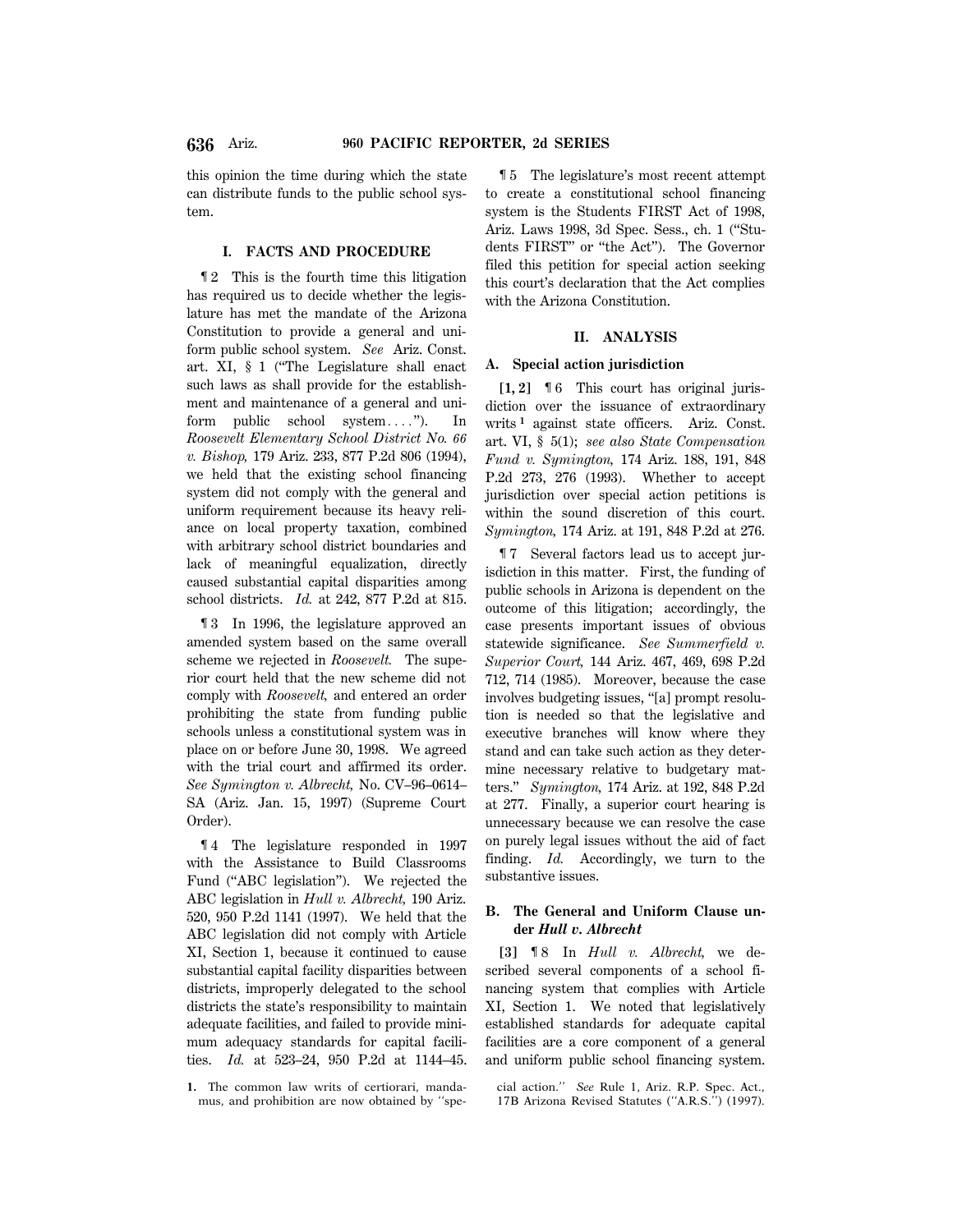190 Ariz. at 524, 950 P.2d at 1145. Then, ''[o]nce a standard is set, the legislature must choose a funding mechanism that does not cause substantial disparities and that ensures that no school in Arizona falls below the standard.'' *Id.* Thus, *Hull* establishes a two-pronged test for assessing whether a school financing system meets the state constitutional requirements: (1) the state must establish minimum adequate facility standards and provide funding to ensure that no district falls below them; and (2) the funding mechanism chosen by the state must not itself cause substantial disparities between districts.

**[4]** ¶ 9 Once the state fulfills its responsibilities, "[a] district may then choose to go above, but not below, the statewide standards for capital facilities.'' *Id.* Accordingly, the constitution does not forbid a financing system that allows districts to seek local sources of revenue, such as property taxation, to surpass the state standards.

# **1. Establishment and ensured funding of adequate facilities**

**[5]** ¶ 10 The first prong of the test set forth in *Hull* includes two components: the state must create minimum adequacy standards for capital facilities and must ensure, through state funding, that all districts comply with them. 190 Ariz. at 524, 950 P.2d at 1145. The Act meets this test.

¶ 11 The Act itself creates some building standards. The standards included in the Act regulate the basic physical infrastructure of school buildings, mandate compliance with local codes, and set minimum gross square footage requirements. Students FIRST § 44 (adding Arizona Revised Statutes (''A.R.S.'') § 15–2011). The Act also directs the School Facilities Board (''SFB''), a new nine-member administrative agency, to promulgate additional requirements. The SFB must set standards for all facilities and equipment necessary to achieve the state's academic requirements, including school sites, classrooms, libraries, cafeterias, auditoriums or multi-purpose rooms, technology, transportation, and facilities for science, arts and physical education. *Id.* Thus, on its face, the Act complies with the requirement that a general and uniform school financing system include statewide minimum adequacy standards for capital facilities.**<sup>2</sup>**

¶ 12 The state also must ensure that every school district complies with the minimum adequacy standards. *Hull,* 190 Ariz. at 524, 950 P.2d at 1145. The Act meets this requirement by mandating that every school district must comply with the standards and by providing state monies sufficient to fund each district's compliance. The Act charges the SFB with responsibility for monitoring the adequacy of each school district's facilities. Students FIRST § 44 (adding A.R.S. § 15–2002). If deficiencies exist, the SFB may distribute funds from several new funding sources in order to (1) bring existing facilities up to standards; (2) construct new facilities for growing districts; and (3) maintain all capital facilities at the adequacy level. *Id.* (adding A.R.S. §§ 15–2002, –2021, –2031,  $&$  –2041). By providing state funds and empowering the SFB to oversee compliance with the standards, the Act fulfills the state's constitutional obligation to finance adequate capital facilities. *See Hull,* 190 Ariz. at 524, 950 P.2d at 1145. Accordingly, the Act satisfies both components of the first prong of the test set out in *Hull.*

# **2. Financing system and substantial disparities**

**[6]** ¶ 13 The second prong of the *Hull* test requires that the legislature fund public schools through a financing system that does not itself cause substantial disparities between districts. 190 Ariz. at 524, 950 P.2d at 1145. By failing to fulfill this requirement, the Act fails to provide for the establishment and maintenance of a general and uniform public school system.

¶ 14 At the outset, we emphasize that nothing in the constitution prohibits a school financing system that allows districts to go

**<sup>2.</sup>** The parties challenge neither the adequacy of the standards contained in the Act nor the legislative decision to delegate promulgation of the remaining standards to the SFB. The parties

agree that whether the rules as promulgated will lead to appropriate and adequate standards cannot yet be determined.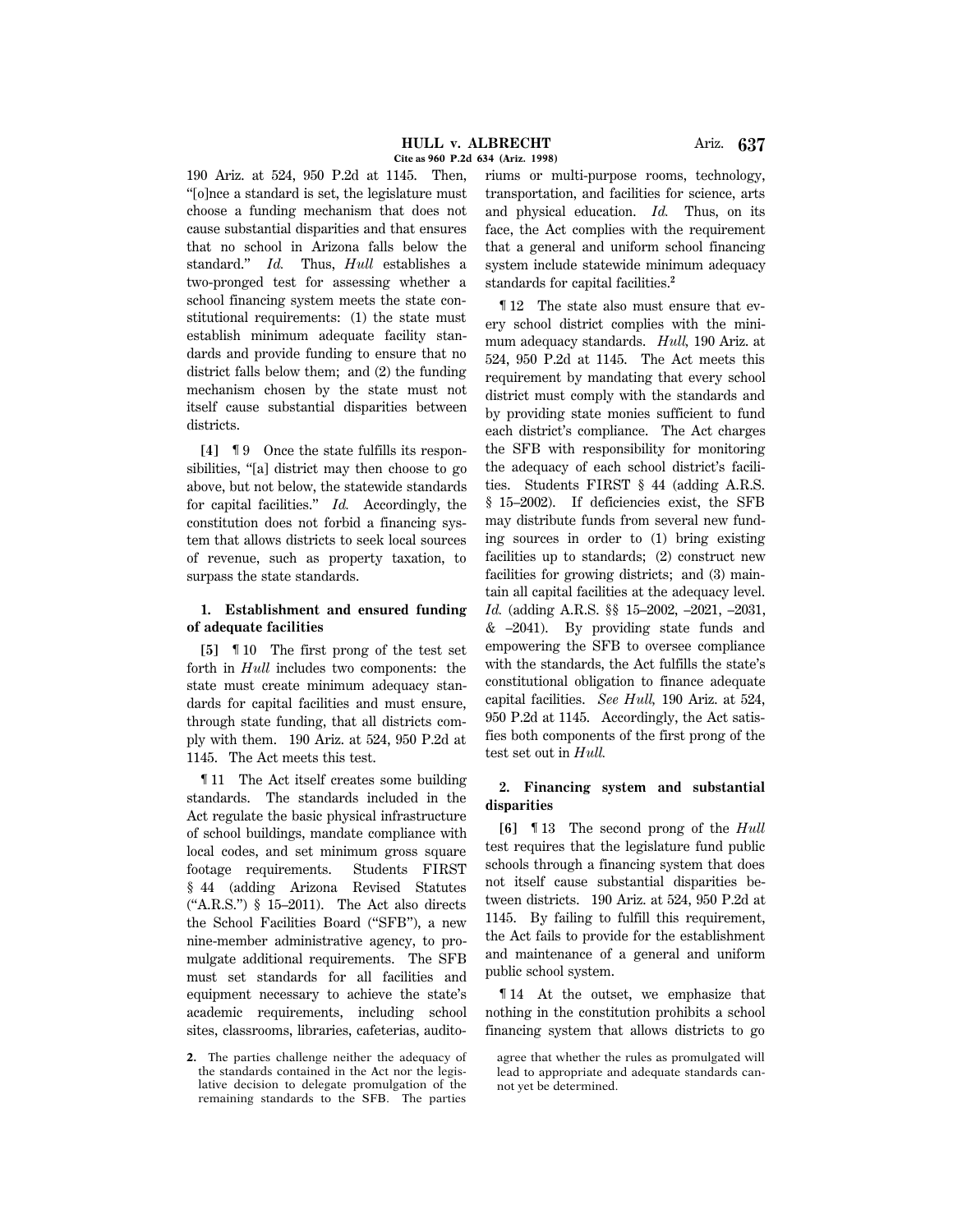above and beyond state-mandated adequate facilities by individually accessing local financing sources. *See Roosevelt,* 179 Ariz. at 242, 877 P.2d at 815; *Hull,* 190 Ariz. at 524, 950 P.2d at 1145. Indeed, we have noted that ''local control'' is a historically important value that may contribute to the overall effectiveness of the public school system, *see Roosevelt,* 179 Ariz. at 242, 877 P.2d at 815, and that ''the ability to go above and beyond the state system is the key to local control.'' *Hull,* 190 Ariz. at 523, 950 P.2d at 1144. Financial disparities caused by local control do not run afoul of the state constitution because ''[f]actors such as parental influence, family involvement, a free market economy, and housing patterns are beyond the reach of the 'uniformity' required by art. XI, § 1.'' *Roosevelt,* 179 Ariz. at 242, 877 P.2d at 815. But the general and uniform requirement will not tolerate a state funding mechanism that itself causes disparities between districts.

¶ 15 The Act establishes two local financing options for school districts. Which option is available depends upon whether a district (1) participates in the state funding plan (''participating districts''), or (2) ''opts out'' of state funding and pays for its capital needs solely through local financing (''opt-out districts''). Students FIRST § 7 (adding A.R.S. § 15–341(A)(31)). Districts may opt out only if they certify their compliance with the state minimum adequacy standards and gain approval of the option from their electors. *Id.* Opt-out districts must report annually to the SFB to ensure that they remain in compliance; districts that fall below the standards will be forced back into the state funding plan. *Id.*

¶ 16 Under the existing school finance system, districts can seek funding based on local property taxation through two methods: capital override elections and general obligation bonding. Override elections allow individual districts, with voter approval, to

fund budget increases by raising local property taxes. *See* A.R.S. § 15–481. General obligation bonds, on the other hand, allow a district to leverage its tax base by incurring debt to be repaid through future property taxes. *See* A.R.S. § 15–491; A.R.S. tit. 15, art. 7.

¶ 17 Under the Act, the mechanisms available to school districts for seeking funding through local property taxation vary dramatically between opt-out and participating districts. An opt-out district may use both capital override elections and general obligation bonding. Students FIRST §§ 10 & 35 (amending A.R.S. §§ 15–481 & –1021(B)). Participating districts, unlike opt-out districts, may not issue general obligation bonds. Students FIRST § 35 (amending A.R.S.  $§$  15–1021(A)). Those districts therefore are no longer able to employ the historically most important method of securing local funds for school system financing. Moreover, the assessment ratios applicable to property in participating districts differ from those applicable in opt-out districts.**<sup>3</sup>** In participating districts, equivalent, or ''compressed,'' assessment ratios apply to all types of property. *Id.* § 67 (adding A.R.S. § 42– 15012). Because commercial property within opt-out districts is subject to a higher assessment ratio than is residential property, *see* A.R.S. §§ 42–227 & –162, capital overrides in a participating district will place a proportionally higher tax burden on residential property owners than will overrides of the same amount in an opt-out district. This disparity may significantly weaken participating districts' opportunity to raise funds through overrides.

¶ 18 As part of the option to permit districts to first comply with the Students FIRST requirements and then to provide additional funds through bonding and override elections, the opt-out provision in isolation is not a facial violation of the general

**<sup>3.</sup>** The ''assessment ratio,'' the full cash value or limited valuation of a parcel of property, and the tax rate imposed determine the tax assessed against a parcel of property. *See* A.R.S. § 42– 227. Under the current override system, which will remain intact for opt-out districts, the assessment ratio differs according to the type of property. For example, current ratios generally as-

sess commercial property at 25% of full cash value and residential property at 10% of full cash value. *See* A.R.S. §§ 42–227 & –162. Accordingly, districts with a high proportion of commercial property can generate more revenue, through the same overall tax rate increase, than can districts with a relatively higher proportion of residential property.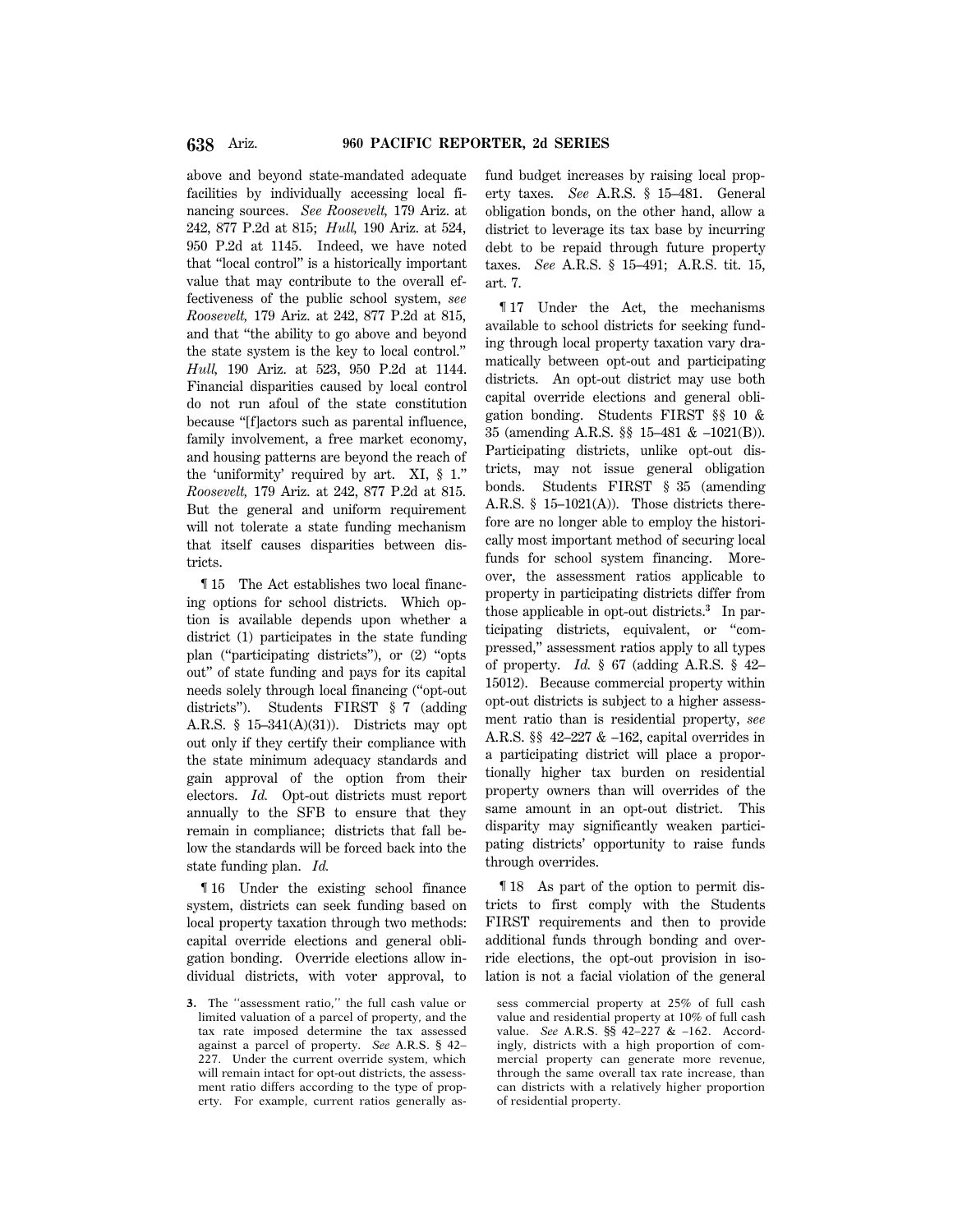and uniform clause. The Act's option allowing districts to choose local financing in lieu of state funding is not itself unconstitutional. Once the state has assured compliance with state standards, allowing districts to rely on their local property bases to secure local funding to surpass those state standards is not unconstitutional.

¶ 19 But when the restriction on bonding and the compression of school district assessment ratios are considered in conjunction with the opt-out provision, the system as a whole creates significant distinctions in the local funding mechanisms between opt-out and participating districts. Differentially enabling two classes of districts to access their respective property bases results in systemic, structural differences in the ability of districts to exceed state minimums through local funding. Because of these structural differences, the Act as a whole continues to formalize and perpetuate a structure that fails the general and uniform test.

¶ 20 Once the Students FIRST plan assures compliance with adequate standards, differences between districts that result from disparate property wealth or voter willingness to fund capital improvements are not unconstitutional. *Roosevelt,* 179 Ariz. at 242, 877 P.2d at 815; *Hull,* 190 Ariz. at 524, 950 P.2d at 1145. Differences perpetuated by the financing system itself *are* unconstitutional. *Roosevelt,* 179 Ariz. at 242, 877 P.2d at 815; *Hull,* 190 Ariz. at 523, 950 P.2d at 1144. Like the systems we rejected as constitutionally infirm in *Roosevelt* and *Hull,* Students FIRST will necessarily cause substantial disparities between public school districts. Those disparities will result not from factors such as parental influence, family involvement, voter willingness to incur debt for public schools, a free market economy, or housing patterns. Rather, the disparities will result from the funding mechanism chosen by the state. The Arizona Constitution forbids that result.

**4.** Students FIRST § 87 provides:

If a provision of this act or its application to any person or circumstance is held invalid, the invalidity does not affect other provisions or

# **C. Severability of the valid portions of Students FIRST from the invalid portions**

**[7]** ¶ 21 Having held that Students FIRST is unconstitutional because the funding mechanism established in the Act causes substantial disparities between opt-out and participating districts, we must next decide whether this defect invalidates the entire Act. We conclude that the provisions relating to bonding, compressed assessment ratios, and the ability of districts to opt out are inseverable from the remainder of the Act, and therefore invalidate Students FIRST in its entirety.

¶ 22 As originally passed, Students FIRST included a severability clause.**<sup>4</sup>** *See* Students FIRST § 87. However, the legislature subsequently enacted Senate Bill 1120, which repeals the severability clause. Ariz. Laws 1998, 2d Reg. Sess., ch. 164, § 38. Senate Bill 1120 will not become effective until ninety days following the close of the legislative session. *See* Ariz. Const. art. IV, pt. 1, § 1(3).

¶ 23 The state defendants suggest that we should strike any offensive portions of Students FIRST but leave the remainder intact. They argue that course is open to the court because the repeal of the severability clause does not become effective until August 21, 1998. While we agree it would be possible for this court to sever some portions of the Act and uphold the rest under these circumstances, we believe it would be jurisprudentially unwise to invalidate any core provision and leave the remainder in effect.

**[8, 9]** ¶ 24 Determining whether constitutional portions of a statute may be separated and given effect independently of the unconstitutional portions requires that we ascertain whether the legislature intended that the act be severable. *State Compensation Fund v. Symington,* 174 Ariz. 188, 195, 848 P.2d 273, 280 (1993). We will sever a statutory provision only if we can determine that (1) the valid portions are effective and

applications of the act that can be given effect without the invalid provision or application, and to this end the provisions of this act are severable.